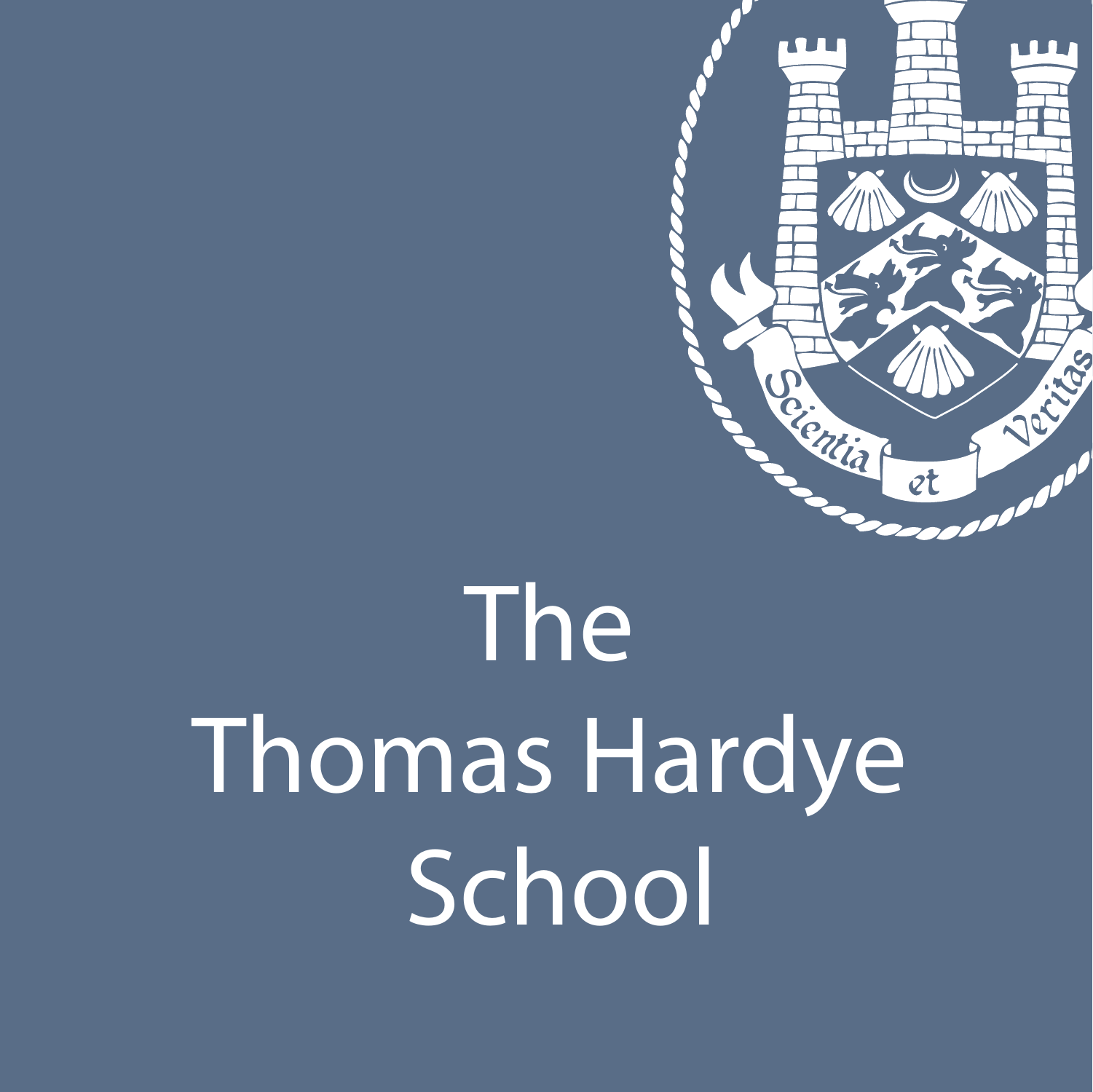



## The Thomas Hardye School

### QUEENS AVENUE | DORCHESTER | DT1 2ET

 $\bigcirc$ @thomashardye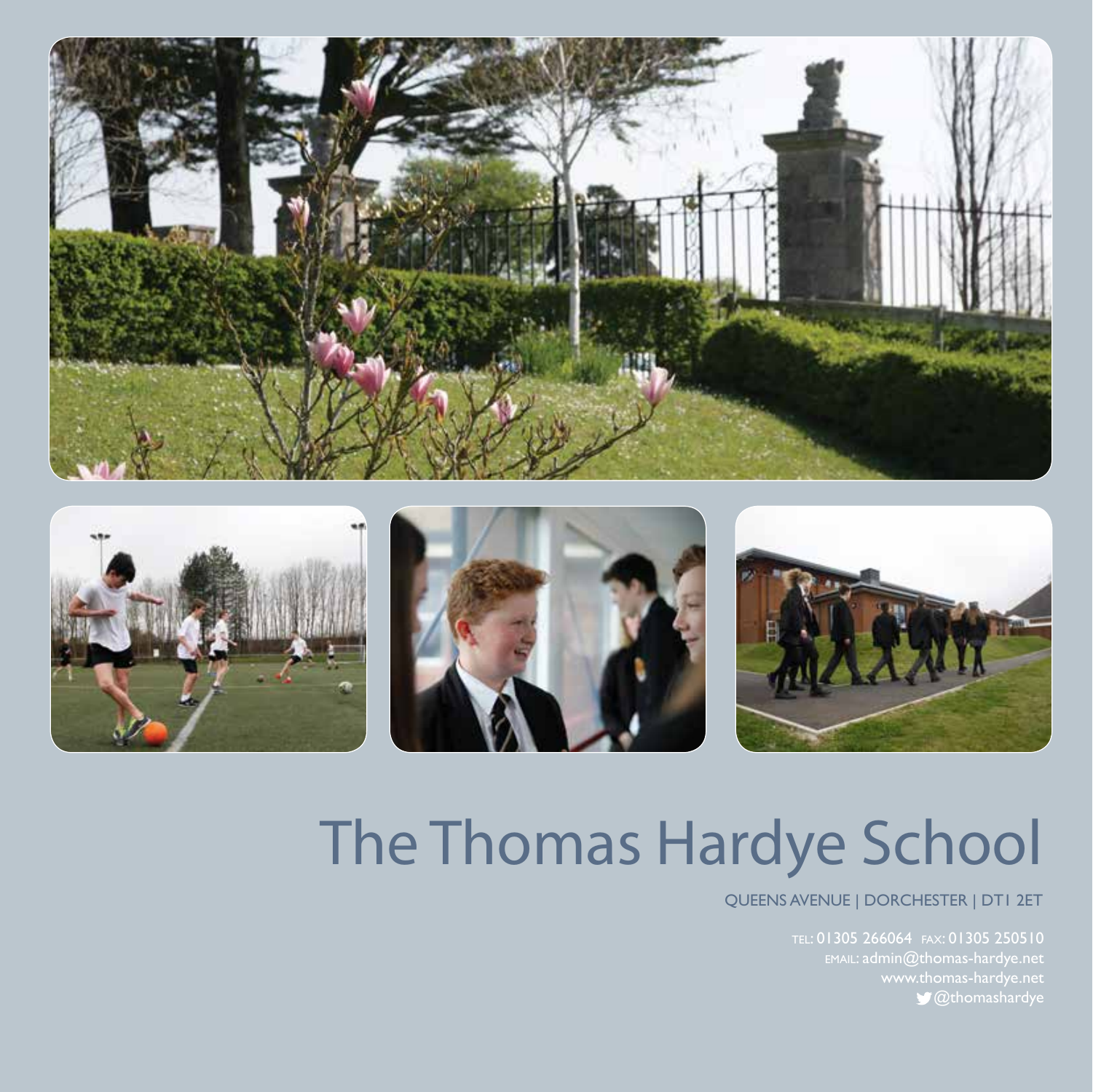## Welcome

Welcome on behalf of all our students, staff and governors, to The Thomas Hardye School prospectus. We hope it gives you an inspiring insight into our values, expectations and the way we work.

We are proud of our reputation. Our aim is to unlock the potential in every student by providing outstanding learning opportunities. We focus on the things that matter – commitment to the highest academic standards, positive relationships, mutual respect, concern and generosity for others and a willingness to do things differently.

We believe that learning has the power to transform lives and that every young person has a special skill or talent that can be nurtured through relentless optimism. For us, learning is everything.

Thank you for your interest in our work. I look forward to meeting you.

Nick Rutherford

headteacher





*"Students' achievement is outstanding. By the end of year 11 they achieve standards significantly above those found nationally, especially in English and mathematics."*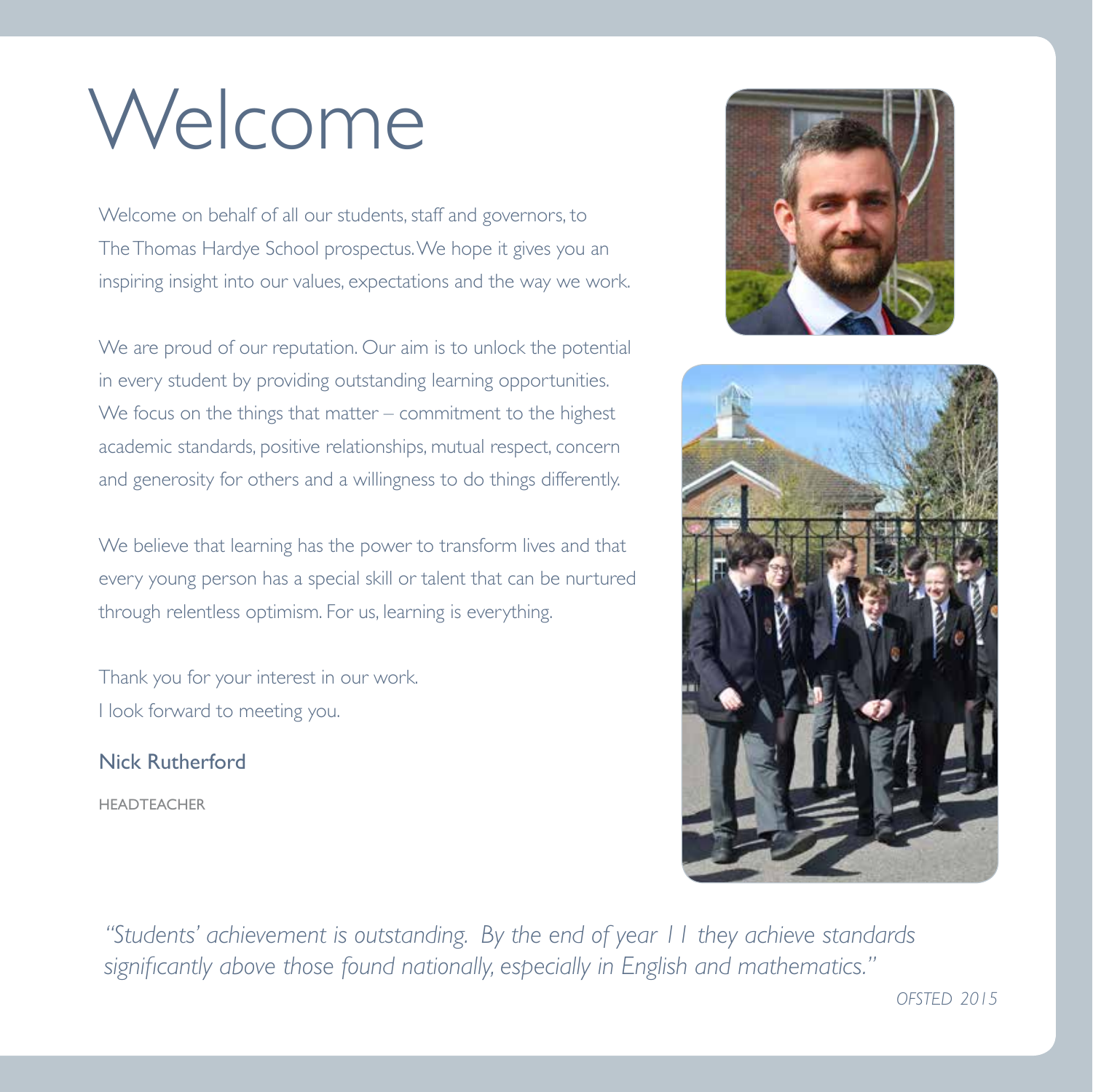## Our Values

We want students to look back on their time at school with a sense of pride. We believe that every student has special skills and talents that need to be nurtured or, in some cases, discovered. Our job is to unlock that potential through discovery and outstanding opportunities for learning. We want them to learn new skills, to develop a love of learning and to be confident, sensitive, caring citizens in their future lives.

Therefore, we have exceptionally high standards of how our students behave, speak and present themselves. We believe that mutual respect is the foundation for good relationships and that we should act with care, concern and generosity towards each other.

As a result, we have a school that is calm, civilised and grown-up. This does not happen by accident: we have a magnificent team of staff who strive to unlock the potential in every student – within the classroom and beyond. These values create a culture that celebrates the success of all young people whatever their background, faith or origin.





*"Students' behaviour is exemplary. They display a thirst for learning and this ensures that levels of engagement in lessons are exceptionally high."*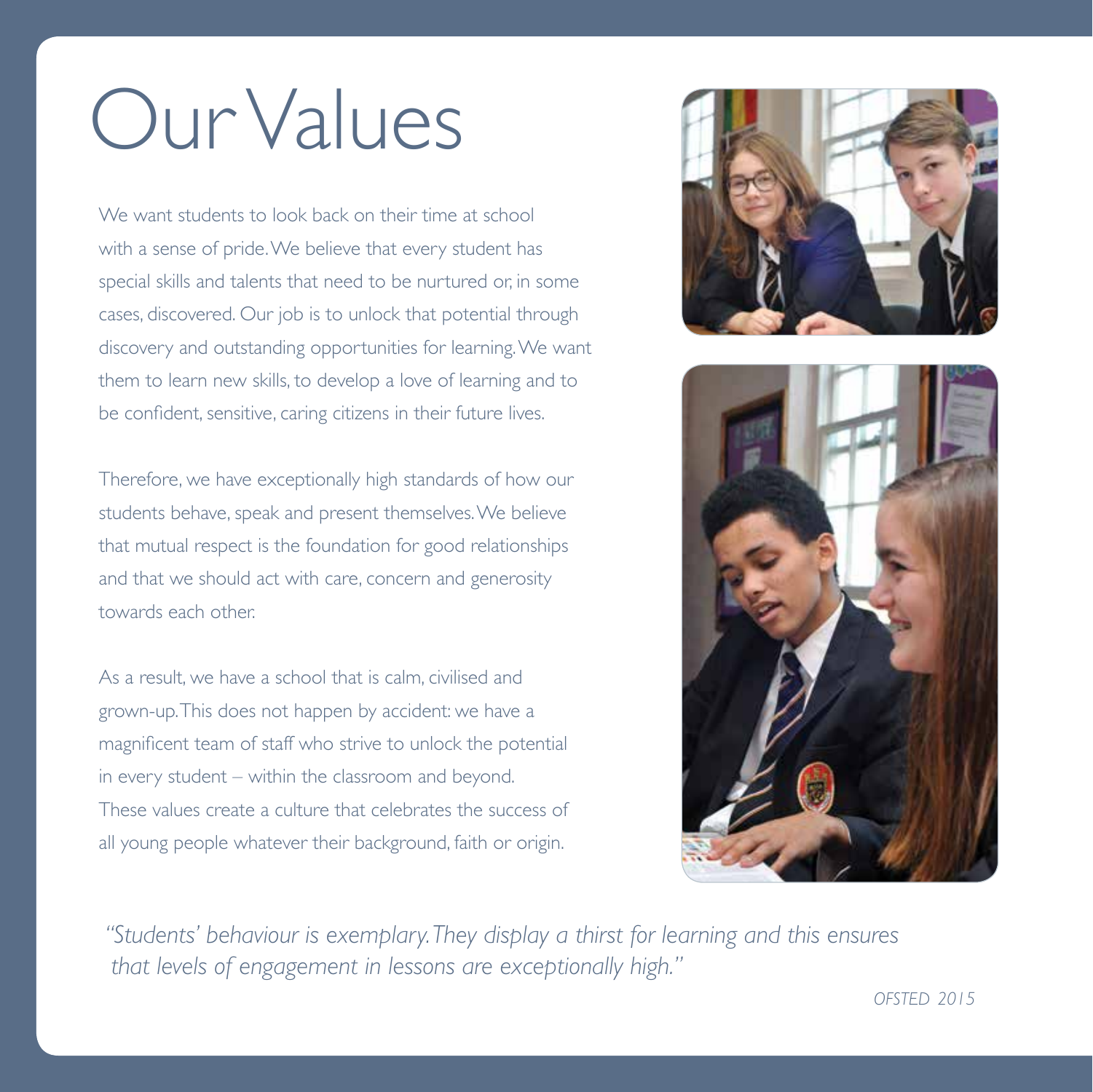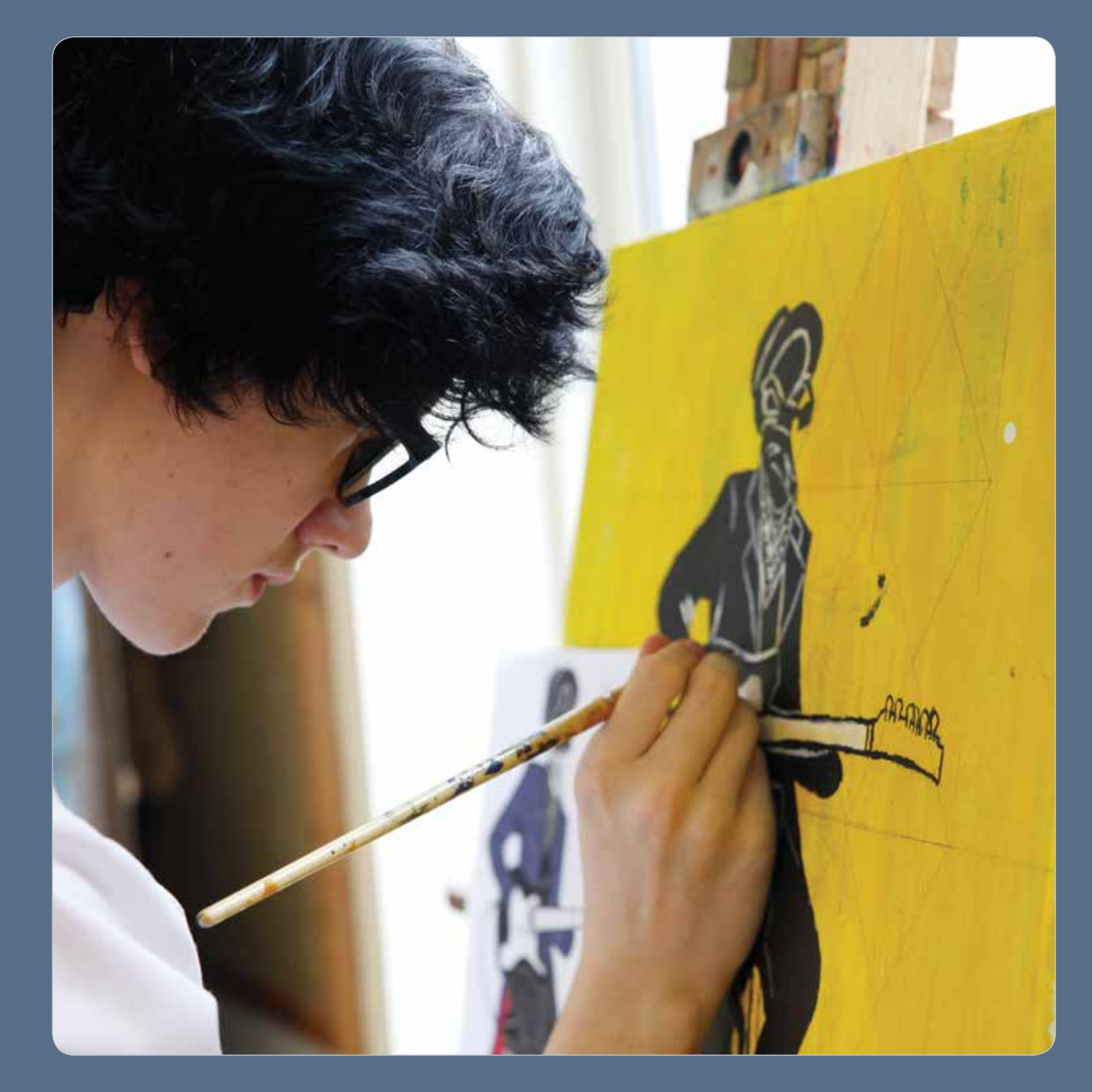# An Expectation of Excellence

We care deeply about each student's academic success. We want every young person to leave our school qualified for the right university or college course, or the right employment route with training. We have a relentless optimism that every young person can achieve and progress.

We offer a curriculum that places an emphasis on skills such as literacy and numeracy, and encourages students to think and to work independently. We look upon the period between Year 9 and Year 11 as a coherent three year programme and in the core areas such as English, maths and science students will begin work on their GCSE course on entry to the school. Year 9 offers an opportunity to develop independent learning and thinking skills that will be so vital to future success.

The majority of our students join the Sixth Form following the end of Year 11 where we offer an unrivalled range of A Level courses and an unrivalled level of success.





*"Inspirational teaching in the sixth form ensures that all students make outstanding progress." ofsted 2015*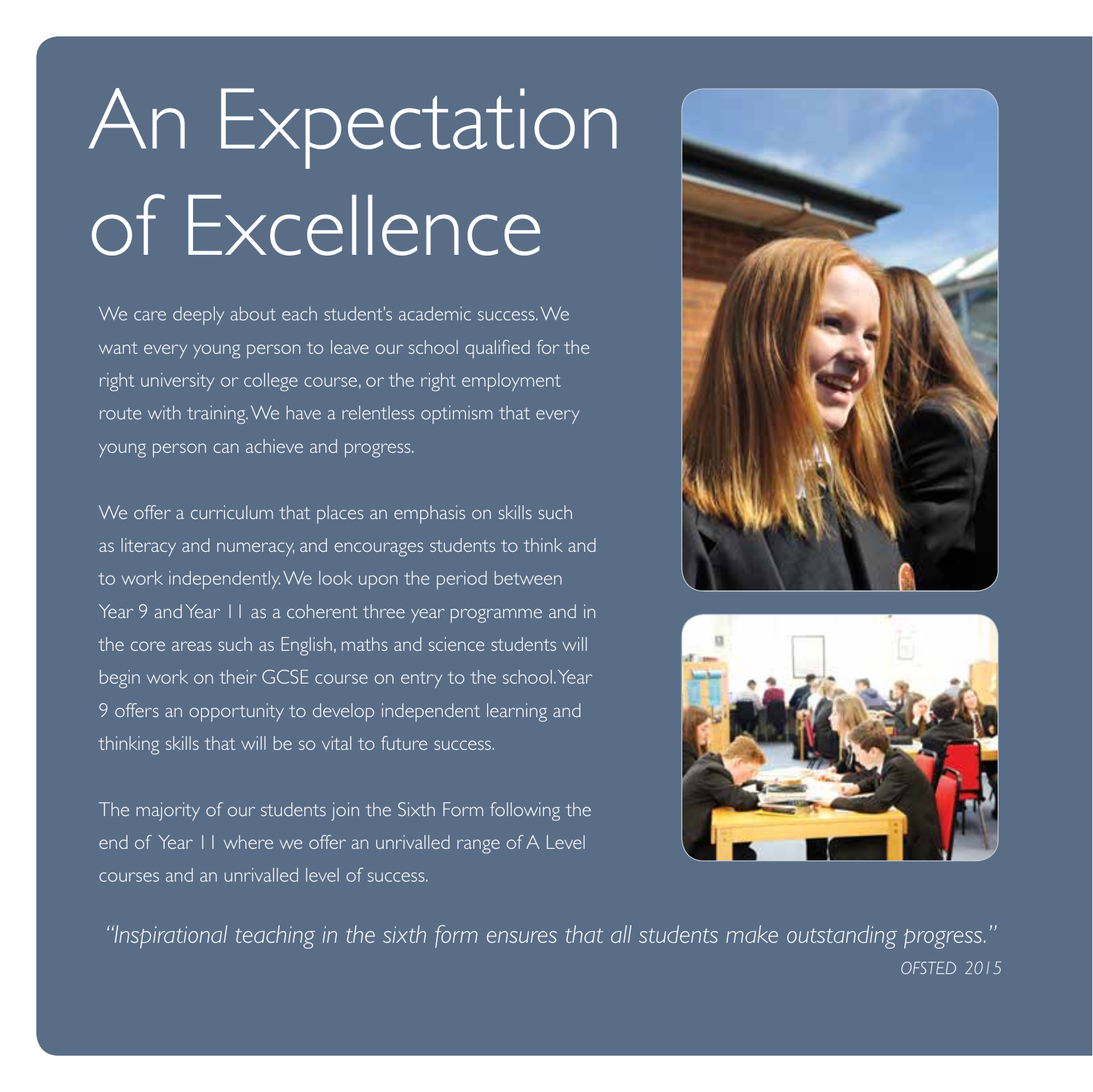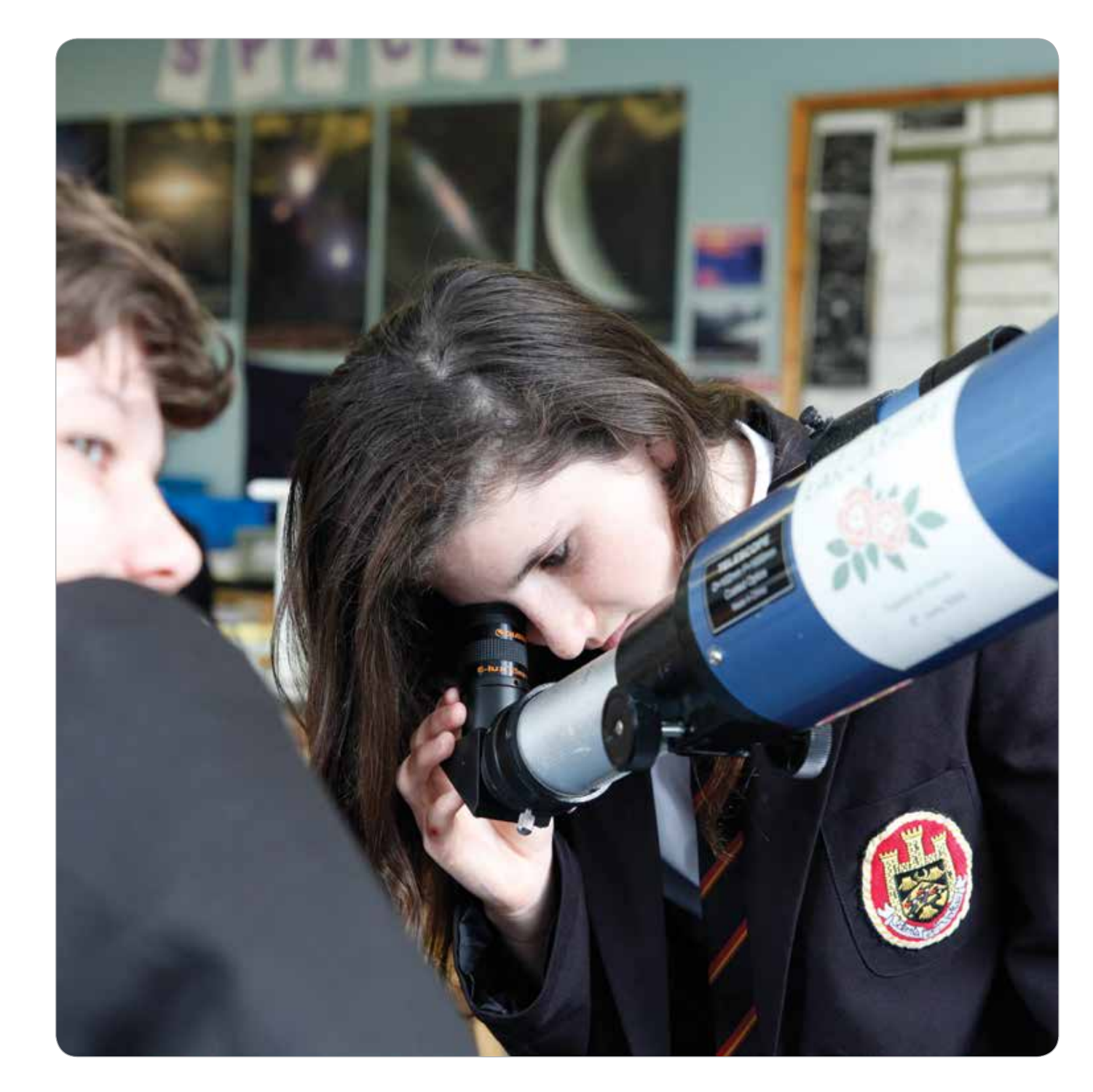# Learning is Everything

At Thomas Hardye, we are passionate about learning. It is at the heart of everything we do. Many of our staff are involved in research projects, or serve as examiners. We spend our training sessions exploring new ideas which will help students to learn better. Groups of staff work together in professional learning communities to test out new ways of learning. Since 2016 we have been accredited as a teaching school, responsible for training new entrants to the profession and leading on training and research in this part of Dorset. As an exceptional school, we take seriously our responsibilities for training the next generation of teachers and for supporting other schools.

We want our students to develop into confident, independent learners inside and outside of the classroom. That means offering additional learning opportunities through trips and visits, exchanges, sport, music, drama and other extra-curricular activities.





*"The quality of teaching is outstanding and this enables all students to learn exceptionally well and make outstanding progress."*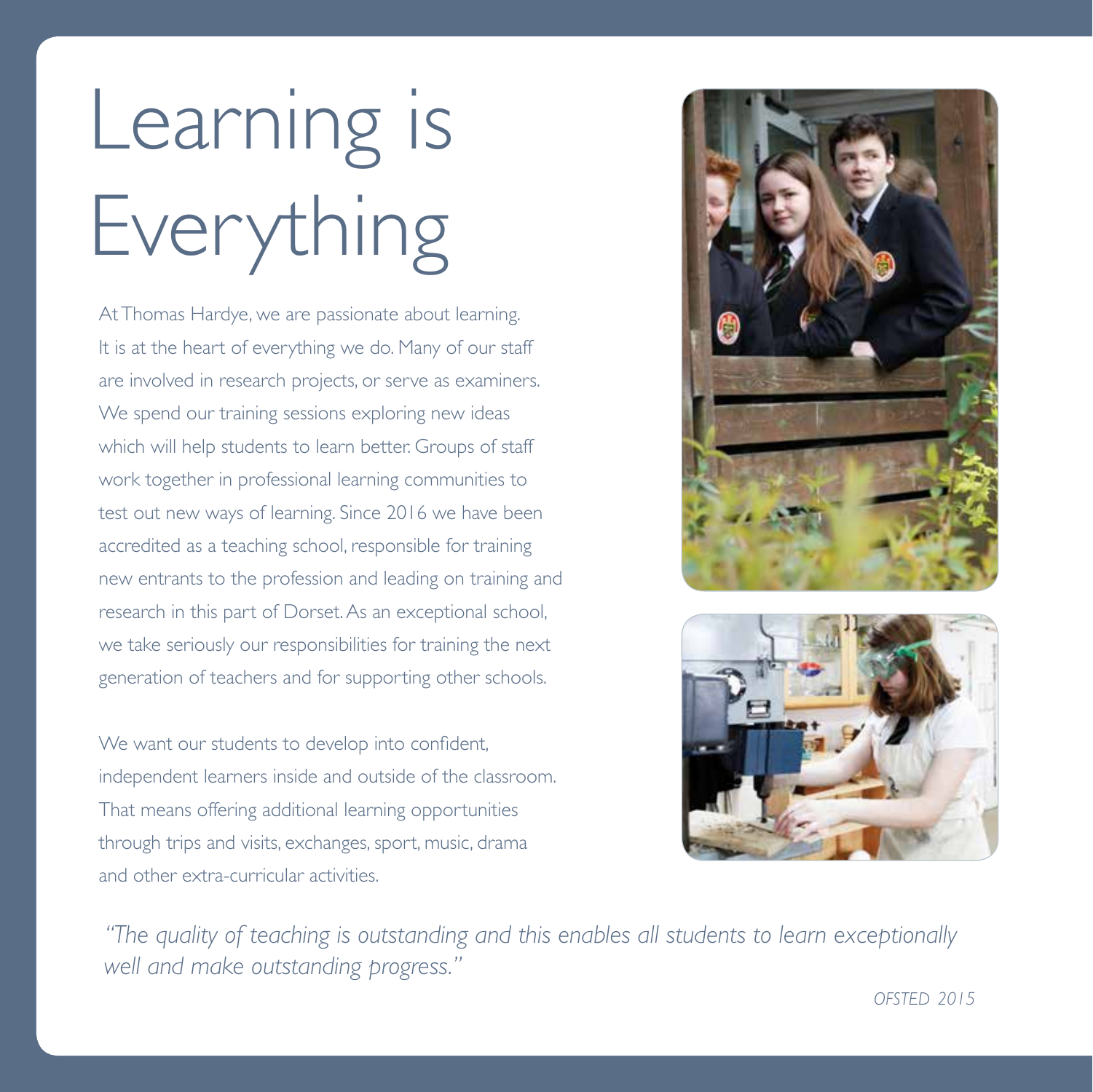



# Leadership

We need more people with exceptional leadership skills individuals who can imagine, analyse, take decisions, and are driven by a deep sense of what is right and wrong.

Therefore, leadership is one of our core activities. Our distinctive college system allows students to take on new responsibilities: to lead assemblies, to represent the school on public occasions, to greet and entertain visitors and to get actively involved in the environment, charitable work and global links. The Sixth Form is led by two presidents and a team that drive the student union.

Student Voice is a well-established body that provides students with a forum for raising new ideas and suggestions that will help the school to progress and to provide feedback on what we are doing well and what needs to improve. We are looking for every student to display leadership qualities in the classroom, in assemblies, on the sports field, on the stage or around and about the school.

*"Students are very proud of their school and are keen to take on positions of responsibility." ofsted 2015*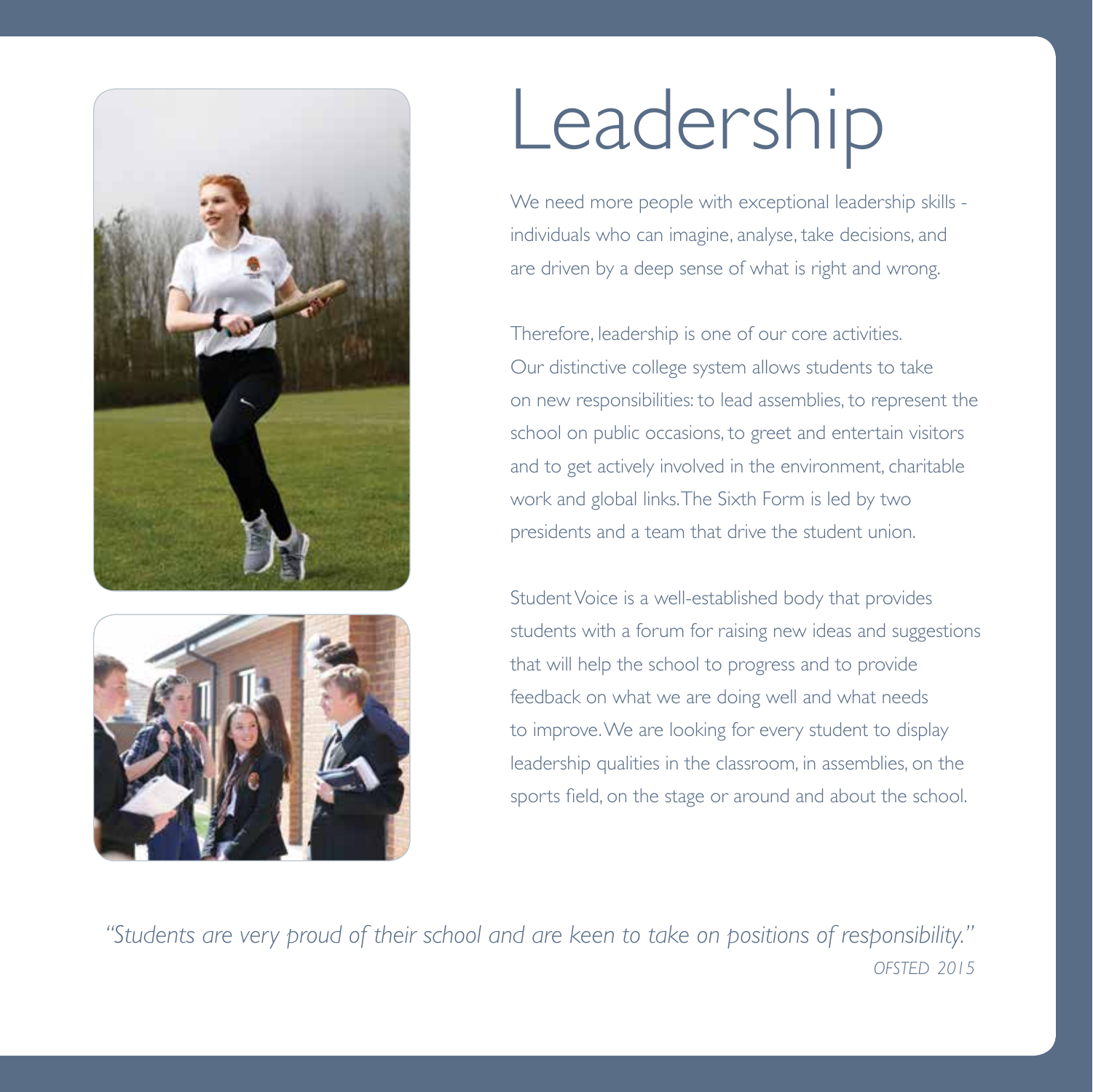# **Colleges**

Each young person who joins the school will be placed in one of four colleges named after the original signatories of the foundation deed that set the school up in 1569: Henning, Napier, Stratford and Trenchard.

Each college will have four tutor groups starting in Year 9. It allows students to be part of a smaller community and for older students to take responsibility. It enables us to get to know students better and to ensure they get the best individual attention.

Each college has its own college leader and deputy college leader who are members of the teaching staff; together they monitor the academic progress of all students, including the most vulnerable students and those who need to make accelerated progress. A guidance leader looks after the well-being of students on a daily basis; they do not have a teaching timetable which allows them to pick up any problems quickly and to deal with them. Every young person has a tutor who they see every day and is the main point of contact and parents are kept informed through regular reviews and meetings. A member of the senior team has ultimate responsibility for the smooth running of the college.

*"Pastoral leadership of the school is remarkable."*



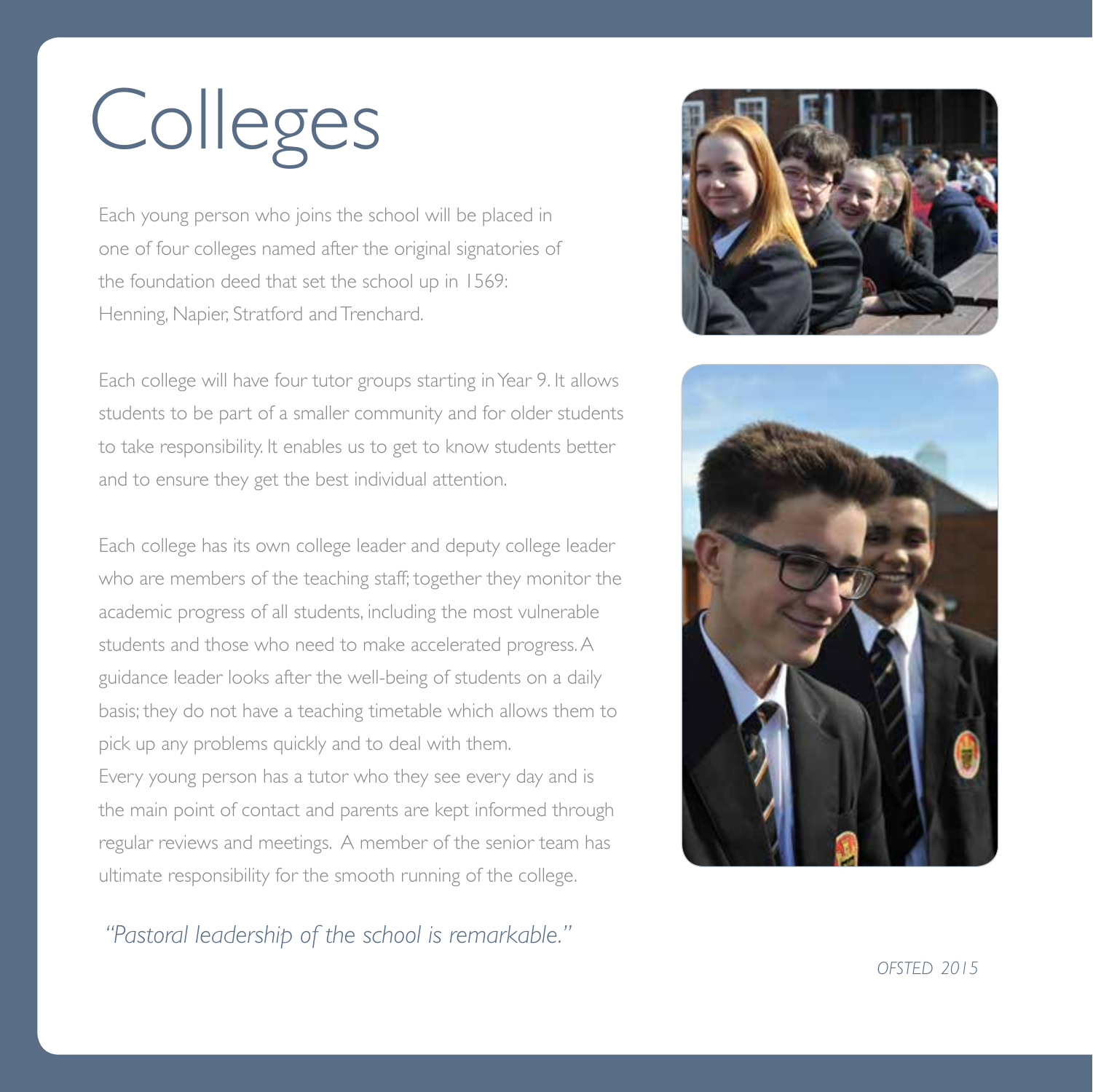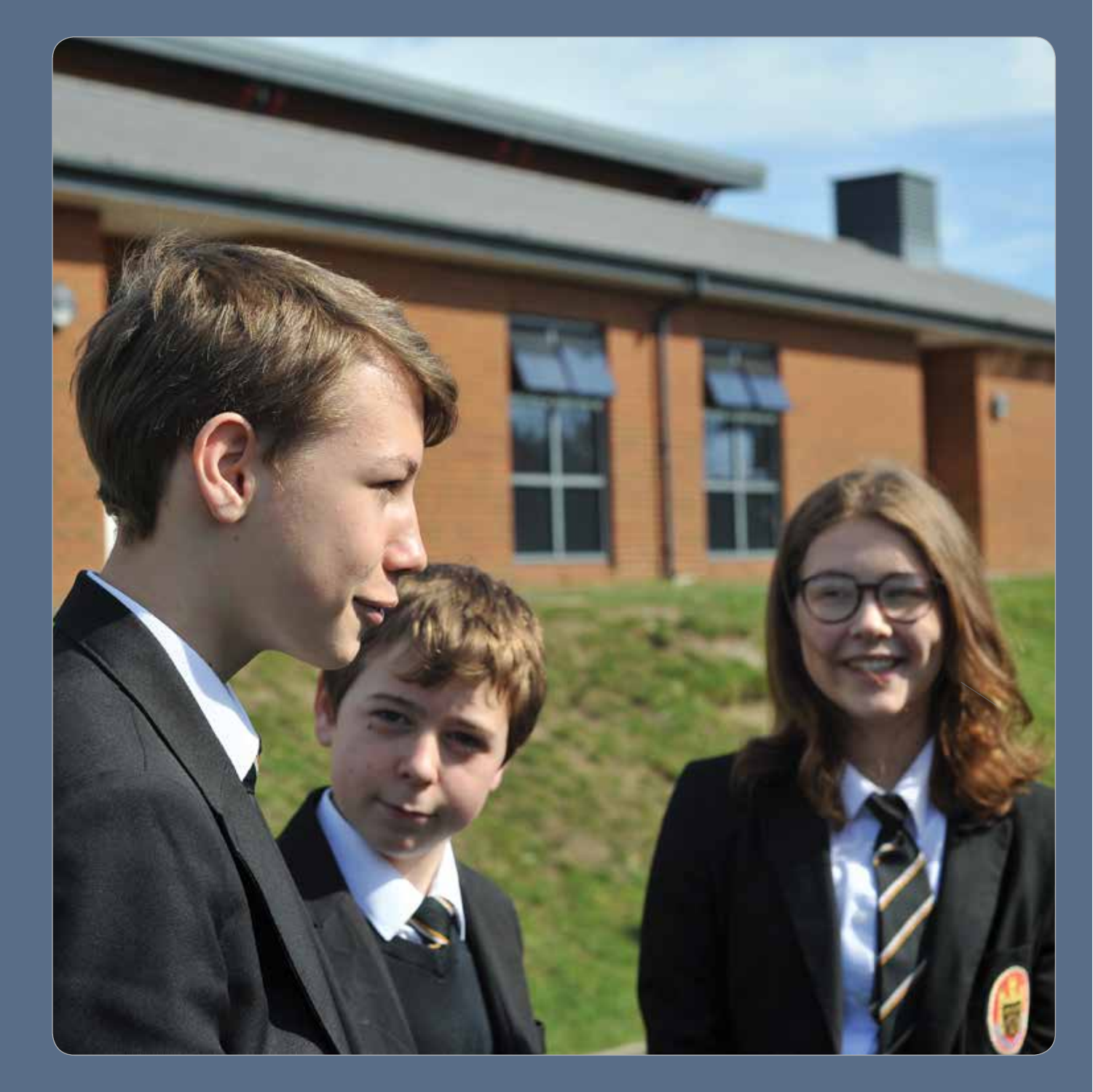## Extra-Curricular

Discovery is an important part of learning and by offering an extensive range of extra-curricular activities we offer students a chance to immerse themselves in an interest or discover a talent they were not aware of. This includes trips and visits, STEM clubs, a thriving Combined Cadet Force, Duke of Edinburgh, sports clubs, music, drama, dance and many more. Please look on the website to get a flavour of what we have to offer.

## Passionate about the Arts

We believe that the arts enrich our lives and we want our students to feel as passionate about them as we do. In the course of their lifetime, young people will be enriched and fulfilled by an interest in art, music,drama, dance and film. We are able to offer exceptional facilities taught by teachers actively involved in the arts as musicians, actors, dancers, artists and film-makers. We have a full programme of concerts, plays, community events and productions which are open to all students, not just those with a special talent.

### Passionate about Sport

Sporting success goes hand-in-hand with academic success. Thomas Hardye is fortunate to have some of the best sports facilities in the country. The sports centre offers us the use of a six lane indoor swimming pool and outstanding gym facilities. Students can take advantage of an excellent membership scheme allowing them to use the facilities out-of-school hours and at weekends. This is in addition to the two existing sports halls, the 3G pitch and extensive playing fields. Students can join school teams, or enjoy recreational sport for pleasure.

*"Students benefit from an exceptional range of enrichment activities."*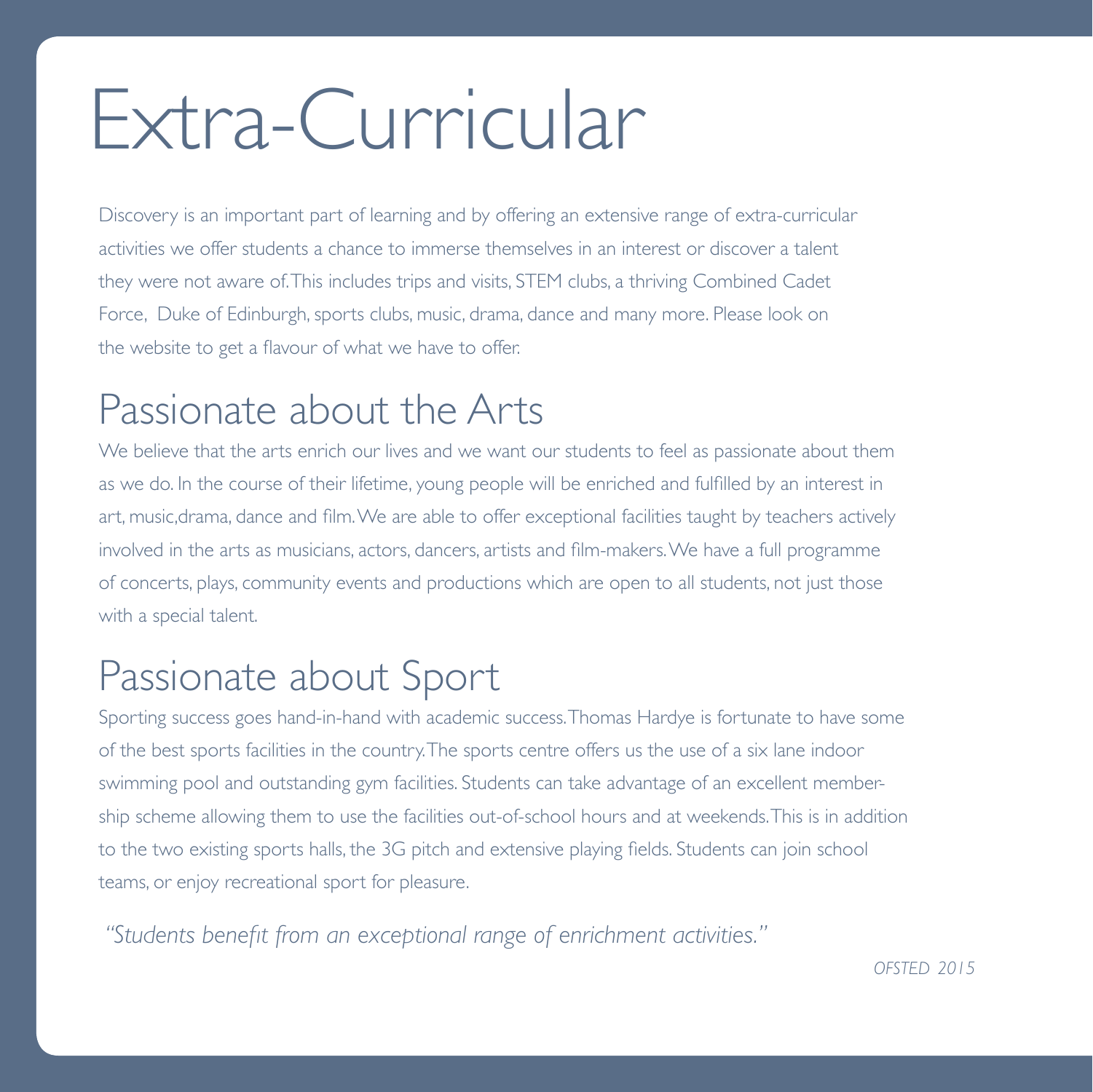

*"All groups of students make exceptional progress."*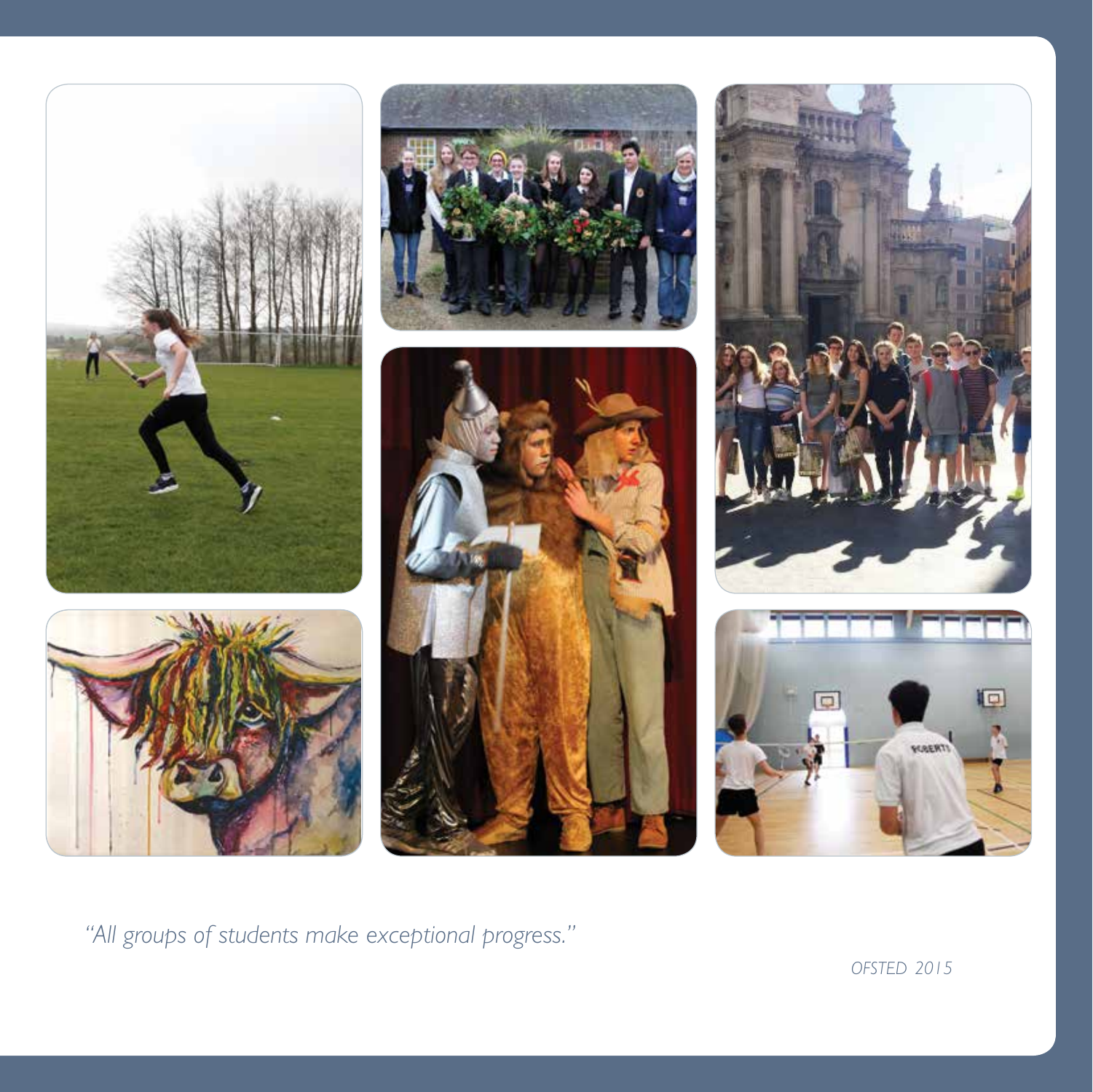### **Partnerships**

The Thomas Hardye School is part of the wider Wessex Multi-Academy Trust, which enables us to work in close partnership with other schools and share expertise and resources. We are also members of the Dorchester Area Schools Partnership that includes all our feeder schools. Our priorities for the partnership are to develop literacy and numeracy skills between 3 to 19, underpinned by a robust system of assessment. Most importantly, we want to ensure every child is reading and writing at a level appropriate to their age.





*"The school works proactively with first and middle schools to track and monitor student progress from key stage 1 to key stage 5."*